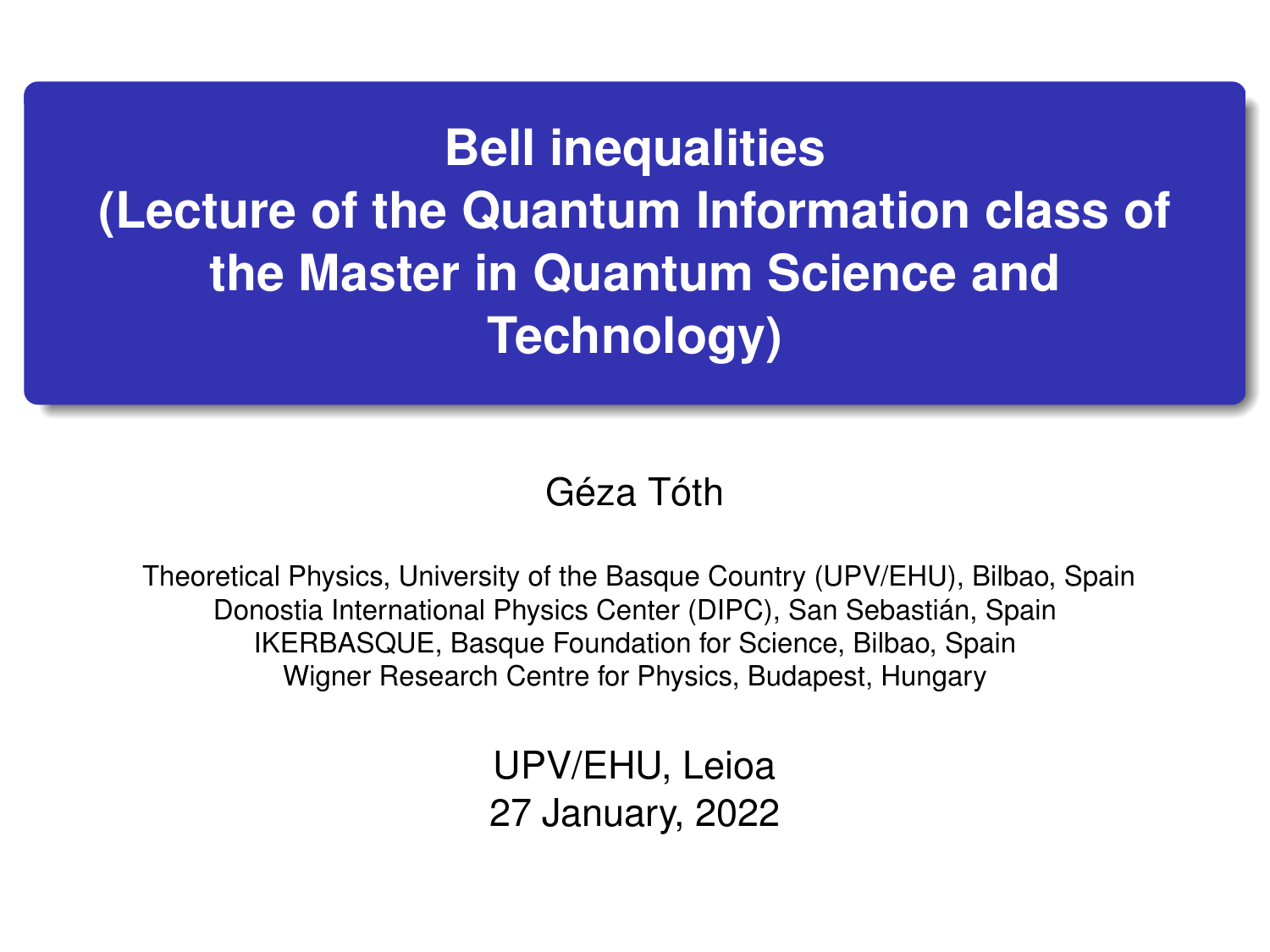#### <span id="page-1-0"></span>**1 [Bell inequalities](#page-1-0)**

#### • [Motivation](#page-1-0)

- [A. EPR paradox](#page-3-0)  $\bullet$
- [B. Local hidden variable models](#page-7-0)  $\bullet$
- [C. The CHSH Bell inequality](#page-13-0)  $\bullet$
- [D. Mermin's inequality](#page-19-0)  $\bullet$
- [E. Loopholes](#page-23-0)
	- **[Detection efficiency loophole](#page-24-0)**
	- **•** [Locality loophole](#page-25-0)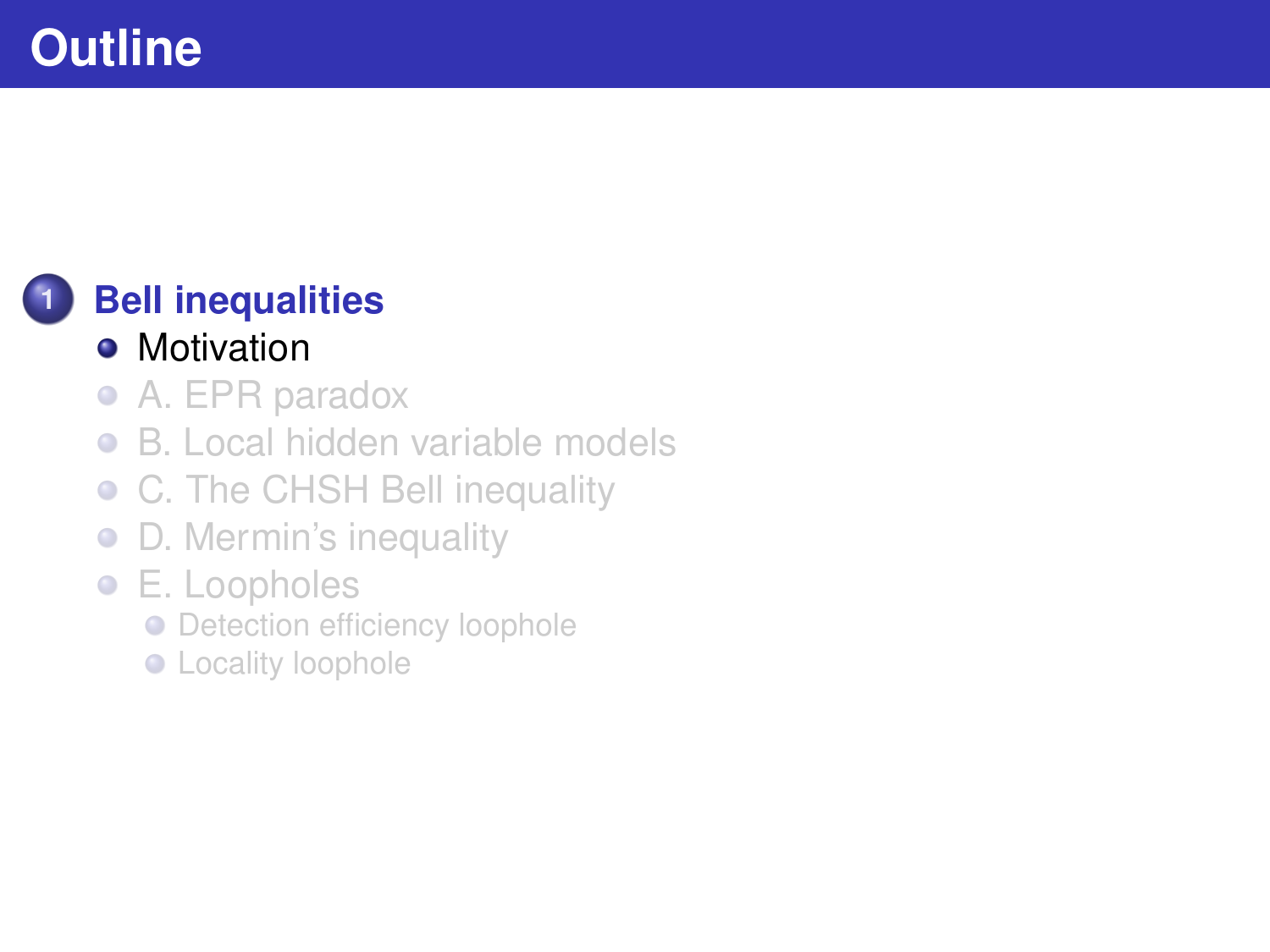• Historically, the first inequalities showing that many-body quantum phenomena can lead to consequences very different from classical ones.

• Introduced by John Bell in 1964.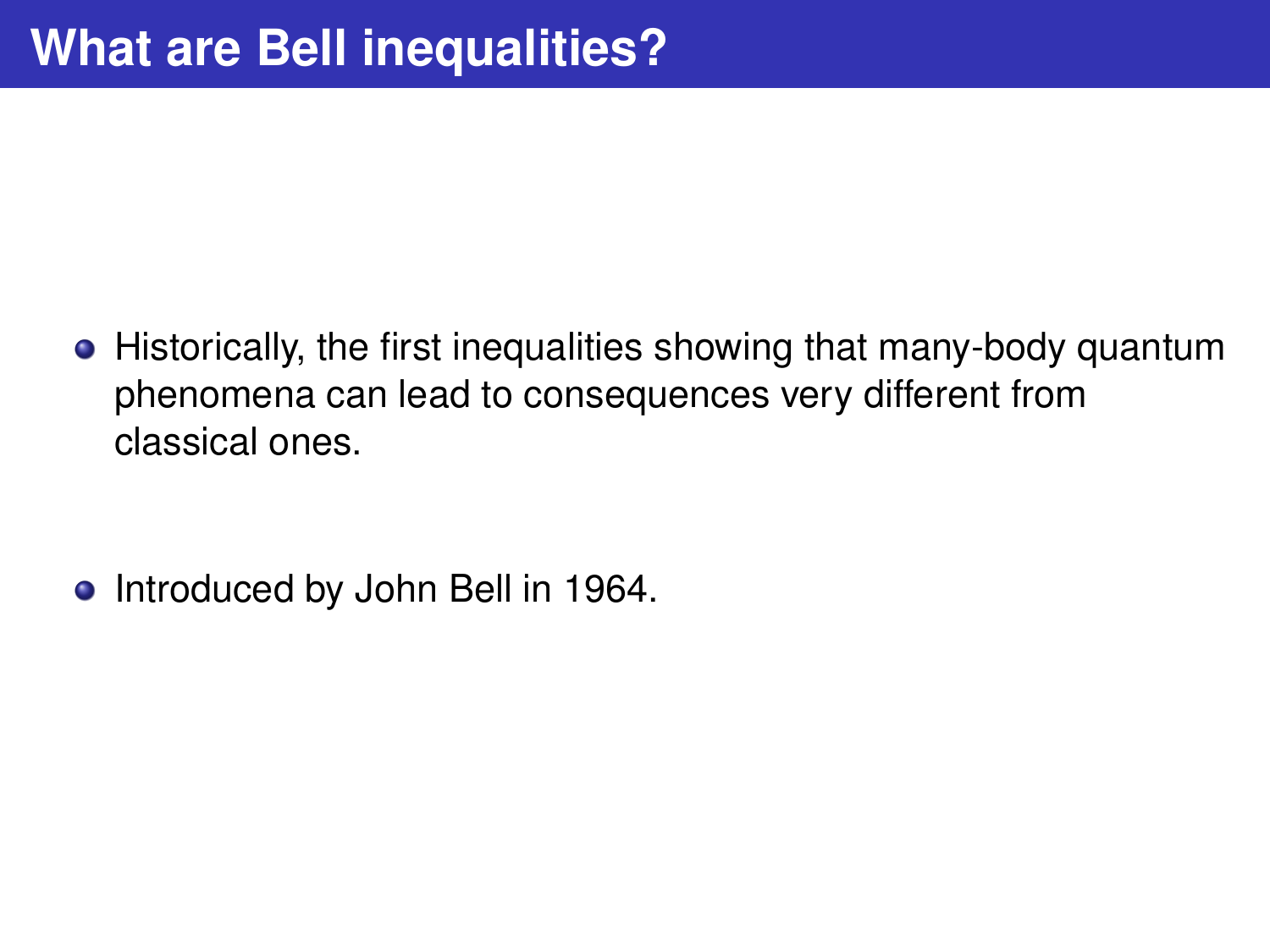#### <span id="page-3-0"></span>**1 [Bell inequalities](#page-1-0)**

- [Motivation](#page-1-0)
- [A. EPR paradox](#page-3-0)
- [B. Local hidden variable models](#page-7-0)  $\bullet$
- [C. The CHSH Bell inequality](#page-13-0)  $\bullet$
- [D. Mermin's inequality](#page-19-0)  $\bullet$
- [E. Loopholes](#page-23-0)
	- **[Detection efficiency loophole](#page-24-0)**
	- **•** [Locality loophole](#page-25-0)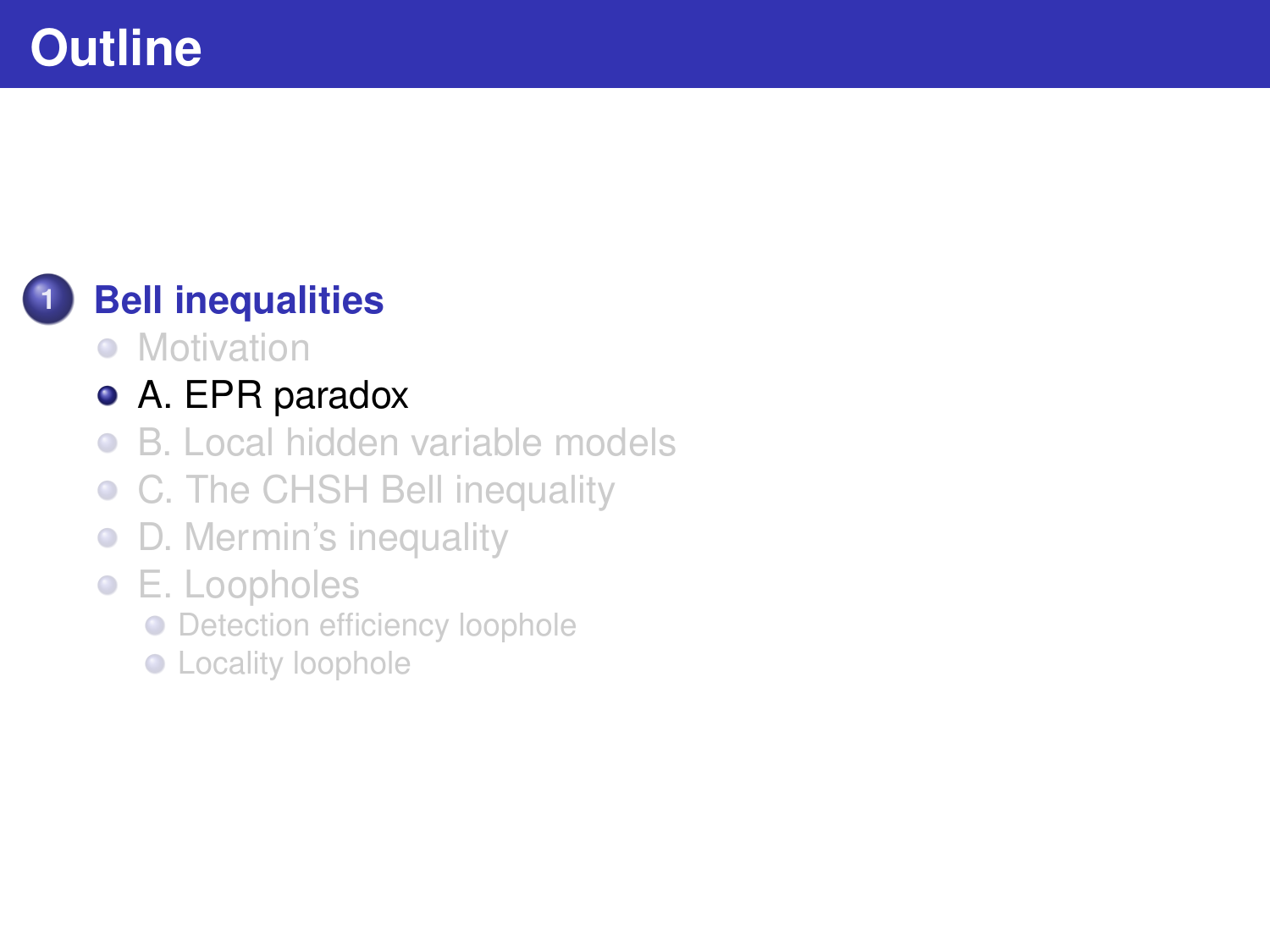#### .DESCRIPTION OF PHYSICAL REALITY

of lanthanum is 7/2, hence the nuclear magnetic moment as determined by this analysis is 2.5 nuclear magnetons. This is in fair agreement with the value 2.8 nuclear magnetons determined, from La III hyperfine structures by the writer and N. S. Grace.<sup>9</sup>

M. F. Crawford and N. S. Grace, Phys. Rev. 47, 536 (1935).

This investigation was carried out under the supervision of Professor G. Breit, and I wish to thank him for the invaluable advice and assistance so freely given. I also take this opportunity to acknowledge the award of a Fellowship by the Royal Society of Canada, and to thank the University of Wisconsin and the Department of Physics for the privilege of working here.

#### MAY 15, 1935 PHYSICAL REVIEW VOLUME 47

777

#### Can Quantum-Mechanical Description of Physical Reality Be Considered Complete' ?

A. EINSTEIN, B. PODOLSKY AND N. ROSEN, Institute for Advanced Study, Princeton, New Jersey (Received March 25, 1935)

In a complete theory there is an element corresponding to each element of reality. A sufficient condition for the reality of a physical quantity is the possibility of predicting it with certainty, without disturbing the system. In quantum mechanics in the case of two physical quantities described by non-commuting operators, the knowledge of one precludes the knowledge of the other. Then either (1) the description of reality given by the wave function in

1.

 $\mathrm{A}^\text{\tiny{NY}}$  serious consideration of a physical theory must take into account the distinction between the objective reality, which is a straightfully reality, which is a straightfully reality, which is quantum mechanics is not complete or (2) these two quantities cannot have simultaneous reality. Consideration of the problem of making predictions concerning a system on the basis of measurements made on another system that had previously interacted with it leads to the result that if (1) is false then (2) is also false. One is thus led to conclude that the description of reality as given by a wave function is not complete.

Whatever the meaning assigned to the term  $complete$ , the following requirement for a complete theory seems to be a necessary one: every element of the physical reality must have a counter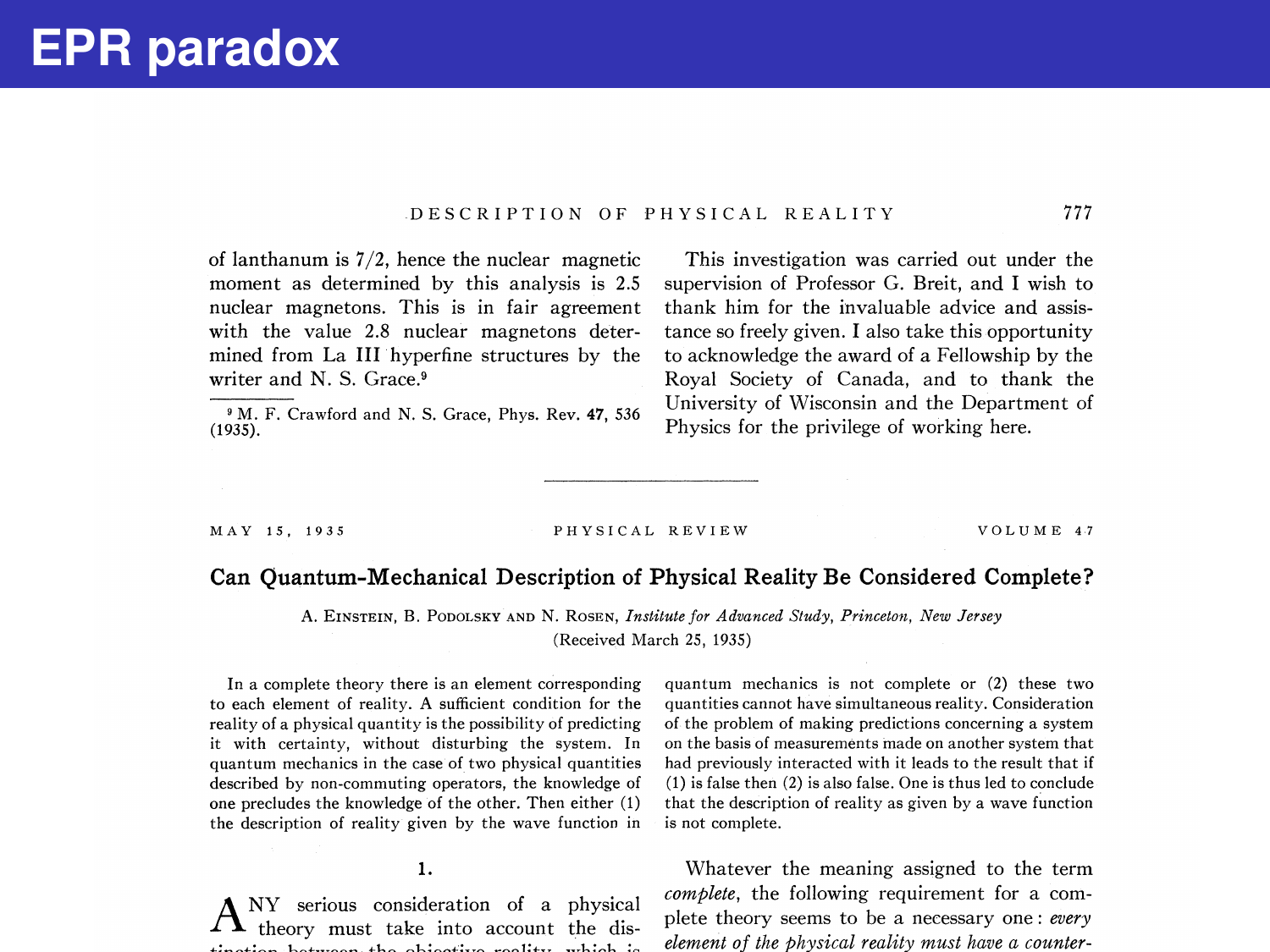## **EPR paradox II**

Paper by Einstein, Podolsky, and Rosen (EPR), Phys. Rev. 1935.

• The paper considered two particles in a singlet state

$$
|\Psi_{\rm singlet}\rangle=\frac{1}{\sqrt{2}}(|01\rangle-|10\rangle).
$$

- Let us call the two parties A and B (Alice and Bob).
- Some simple measurement scenarios are the following

Alice Bob  
\n
$$
z = +1
$$
  $z = -1$   
\n $z = -1$   $z = +1$   
\n $x = +1$   $z = \pm 1$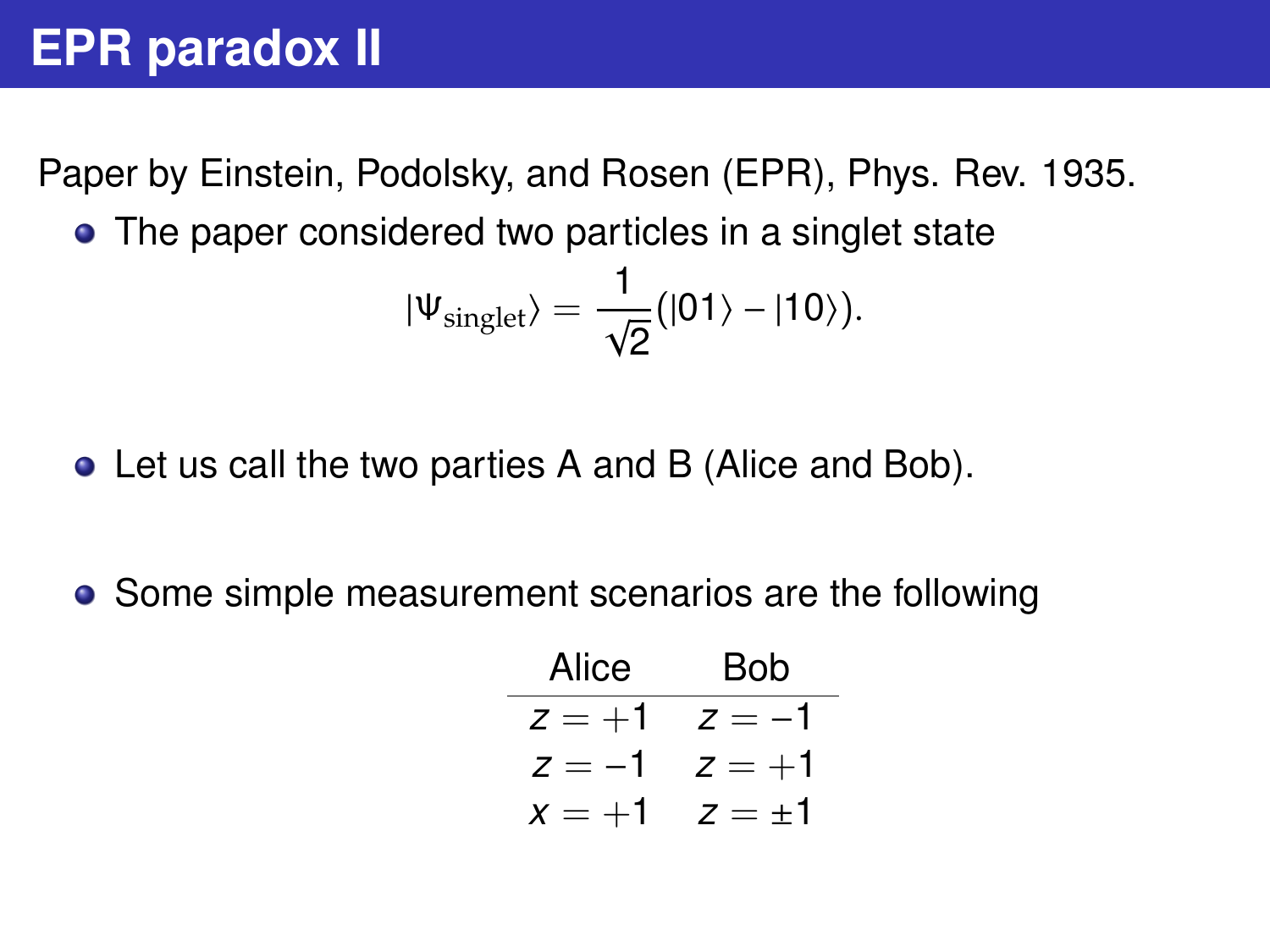Questions:

- How does Bob's particle know, what Alice measured?
- The outcome is random in some cases. We should be able to determine the outcome of the measurement. Is not physics deterministic?
- Maybe, we just do not have enough information. There can be sofar unknown elements of reality that determine the measurement outcome.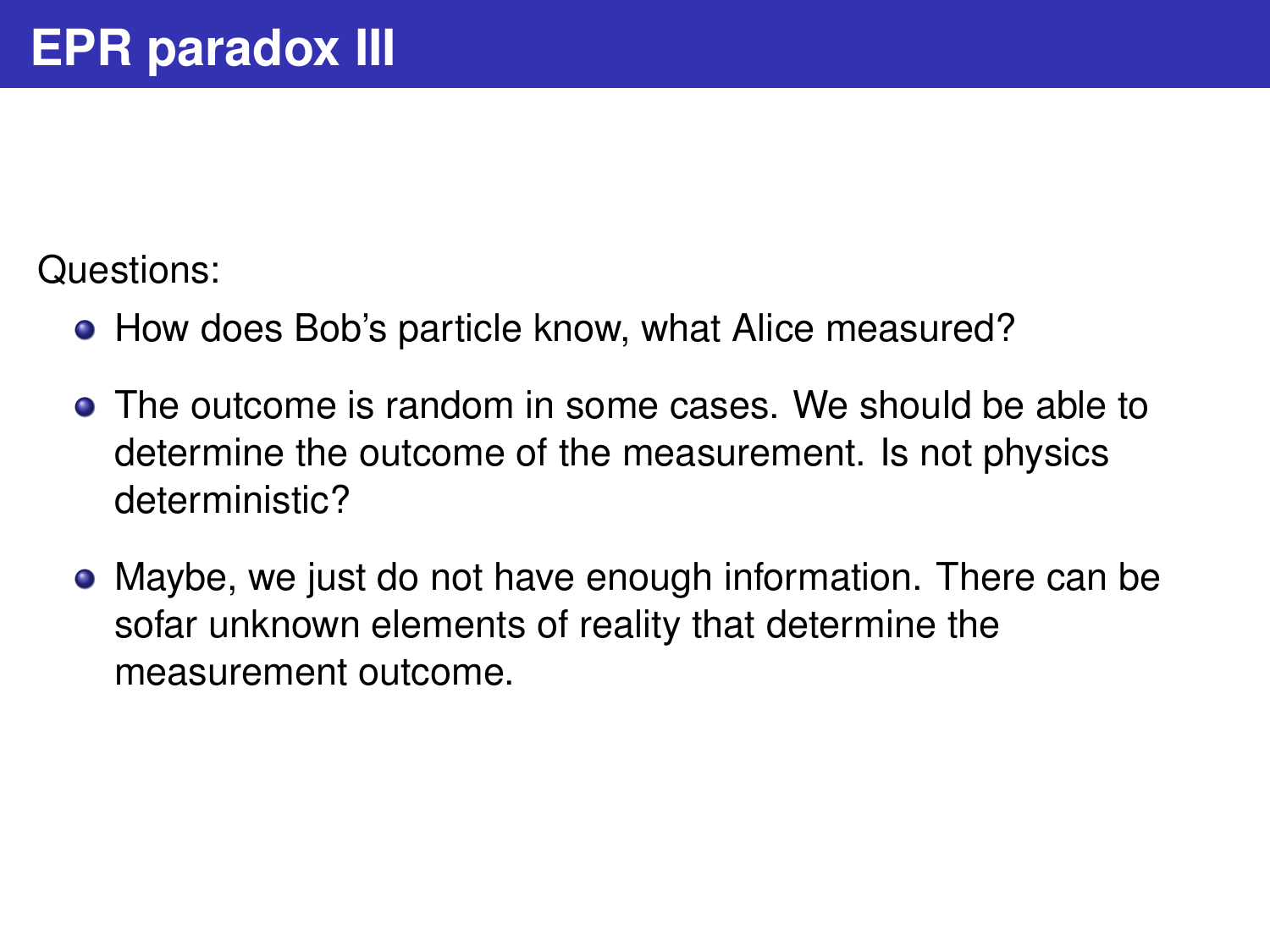#### <span id="page-7-0"></span>**1 [Bell inequalities](#page-1-0)**

- [Motivation](#page-1-0)
- [A. EPR paradox](#page-3-0)

#### [B. Local hidden variable models](#page-7-0)  $\bullet$

- [C. The CHSH Bell inequality](#page-13-0)  $\bullet$
- [D. Mermin's inequality](#page-19-0)  $\bullet$
- [E. Loopholes](#page-23-0)
	- **[Detection efficiency loophole](#page-24-0)**
	- **•** [Locality loophole](#page-25-0)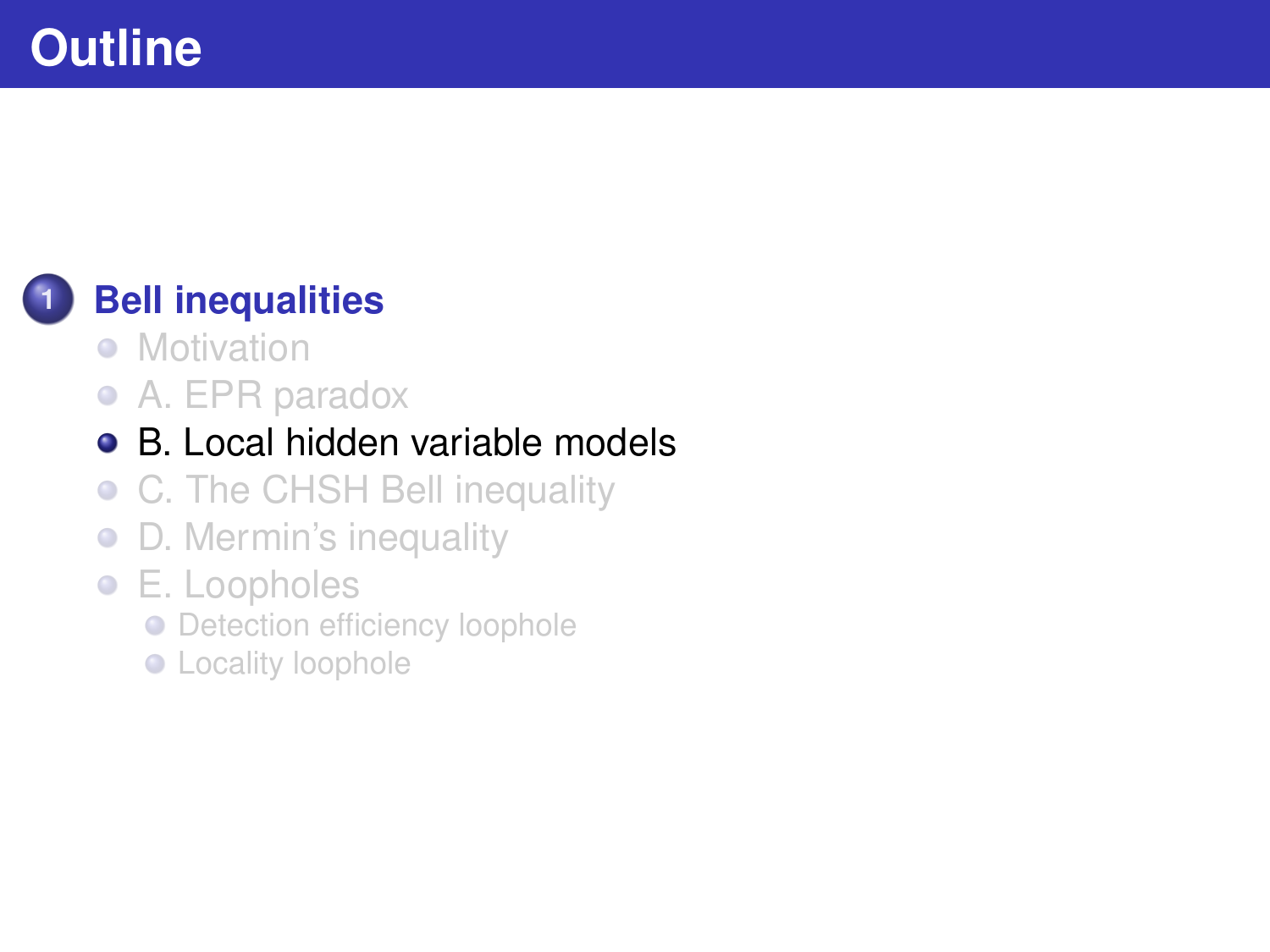# **Local hidden variable models**

- Do the measured quantities correspond to an element of reality before the measurement? Let us assume that they do. (Reality)
- Assume that no faster than light communication is possible. (Locality).



#### **Figure:**

Bipartite quantum system. We measure  $A_1$  and  $A_2$  at party A, and measure  $B_1$  and  $B_2$  at party *B*.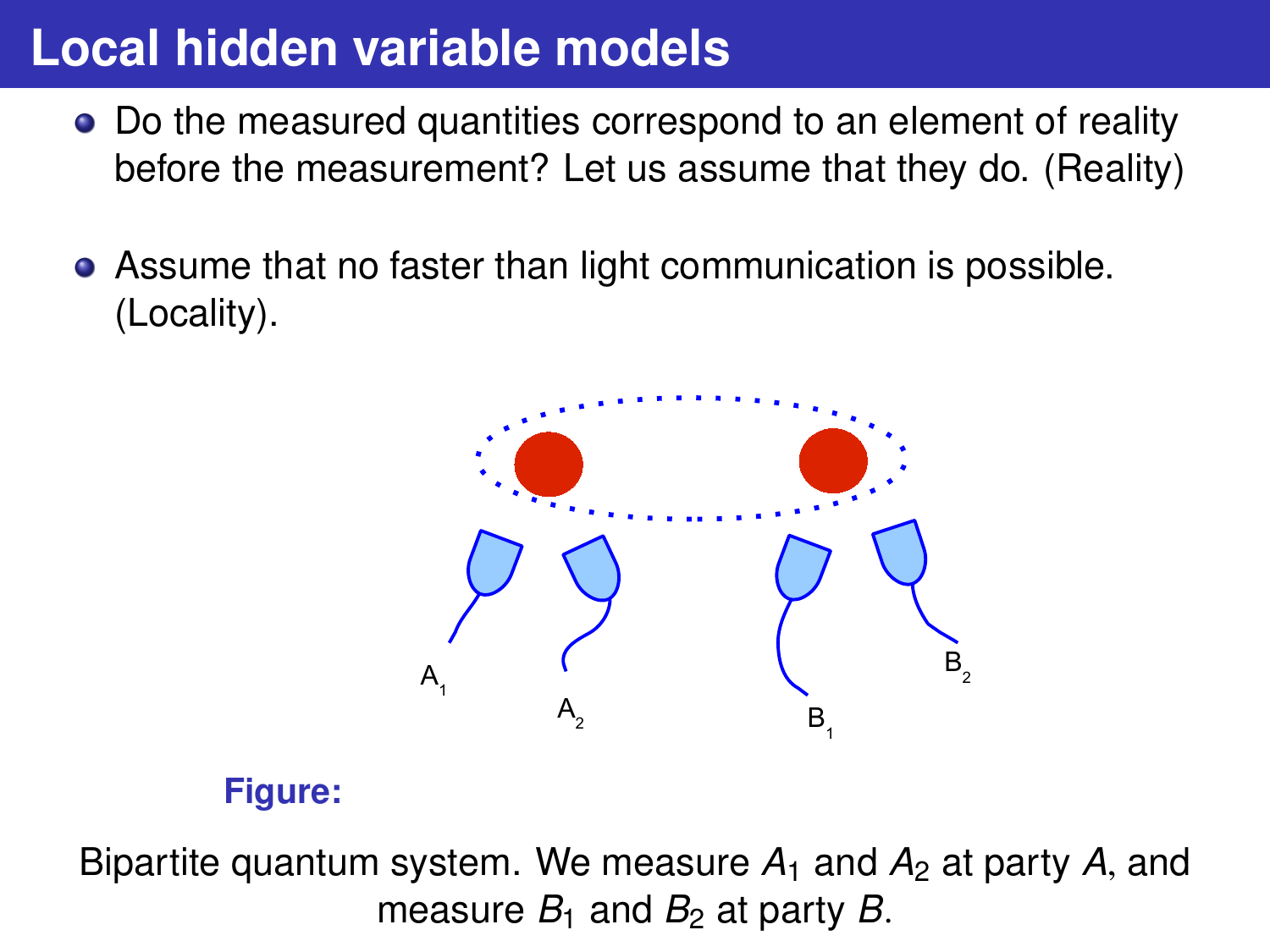## **Local hidden variable models II**

- Assume that we measure  $A_1$  and  $A_2$  at party A, and measure  $B_1$ and  $B_2$  at party *B*. Both  $A_k$  and  $B_k$  have  $\pm 1$  measurement results.
- *A<sup>k</sup>* and *B<sup>k</sup>* are quantum mechanically incompatible.
- Let us assume that all the four measurement outcomes exist before the measurement.
- The idea is that at each measurement *<sup>k</sup>*, there are  $a_{1,k}, a_{2,k}, b_{1,k}, b_{2,k}$  available.
- We will show that quantum mechanics is not like that.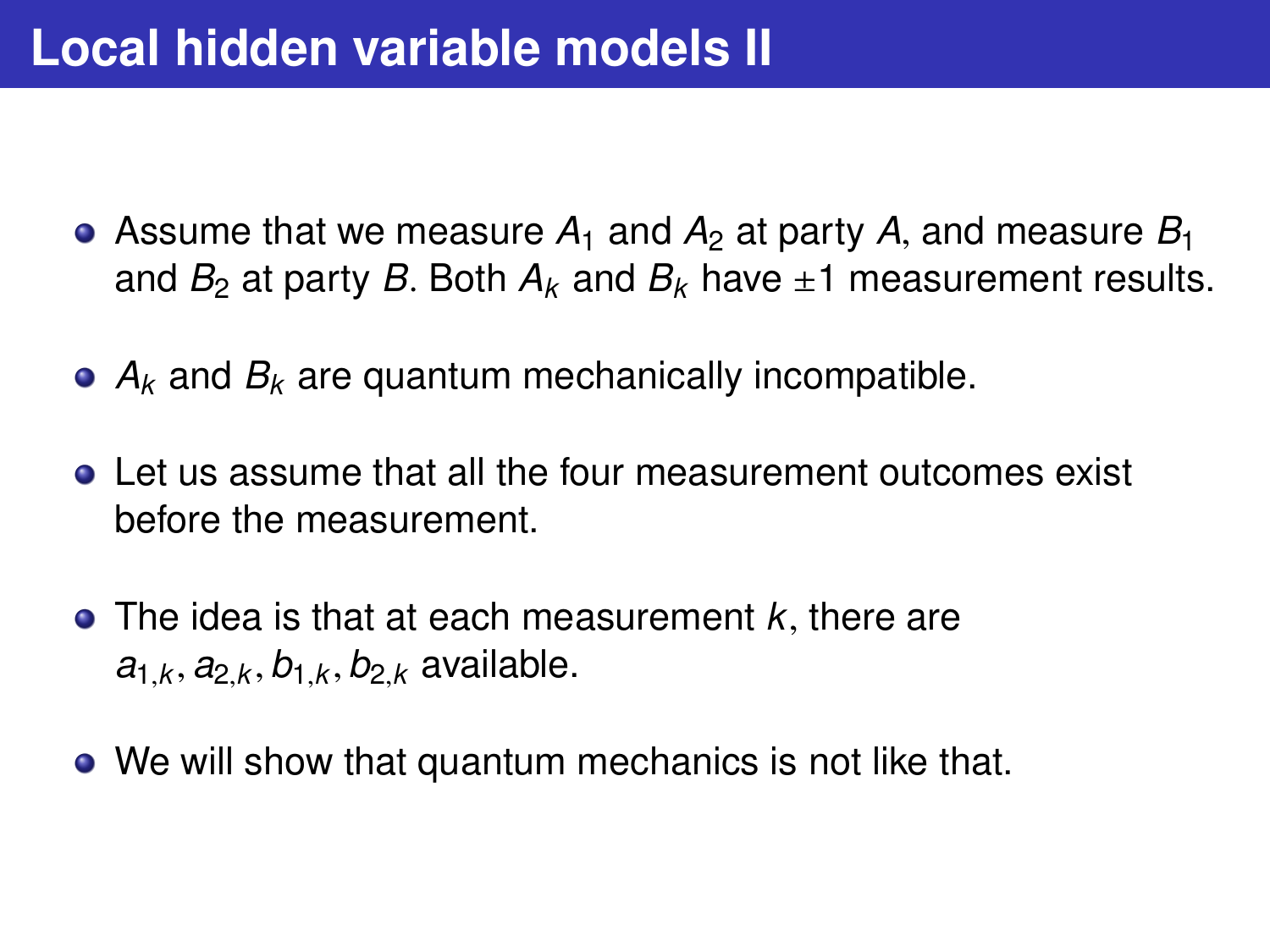We expect a measurement record like the following:

| k | $a_{1,k}$        | $a_{2,k}$        | $b_{1,k}$        | $b_{2,k}$ |
|---|------------------|------------------|------------------|-----------|
|   |                  | -1               | $+1$             | $+1$      |
| 2 |                  | $^{\mathrm +1}$  | $^{\mathrm{+1}}$ | -1        |
| 3 | $^{\mathrm +1}$  | $+1$             | -1               | $+1$      |
| 4 |                  | $-1$             | $^{\mathrm{+1}}$ | –1        |
| 5 | $^{\mathrm{+1}}$ | $^{\mathrm{+1}}$ | $+1$             | -1        |
| 6 |                  | -1               | -1               | $+1$      |
|   |                  |                  |                  |           |

• Red color indicates the measured values. The other values we cannot check, we can only assume that they were there.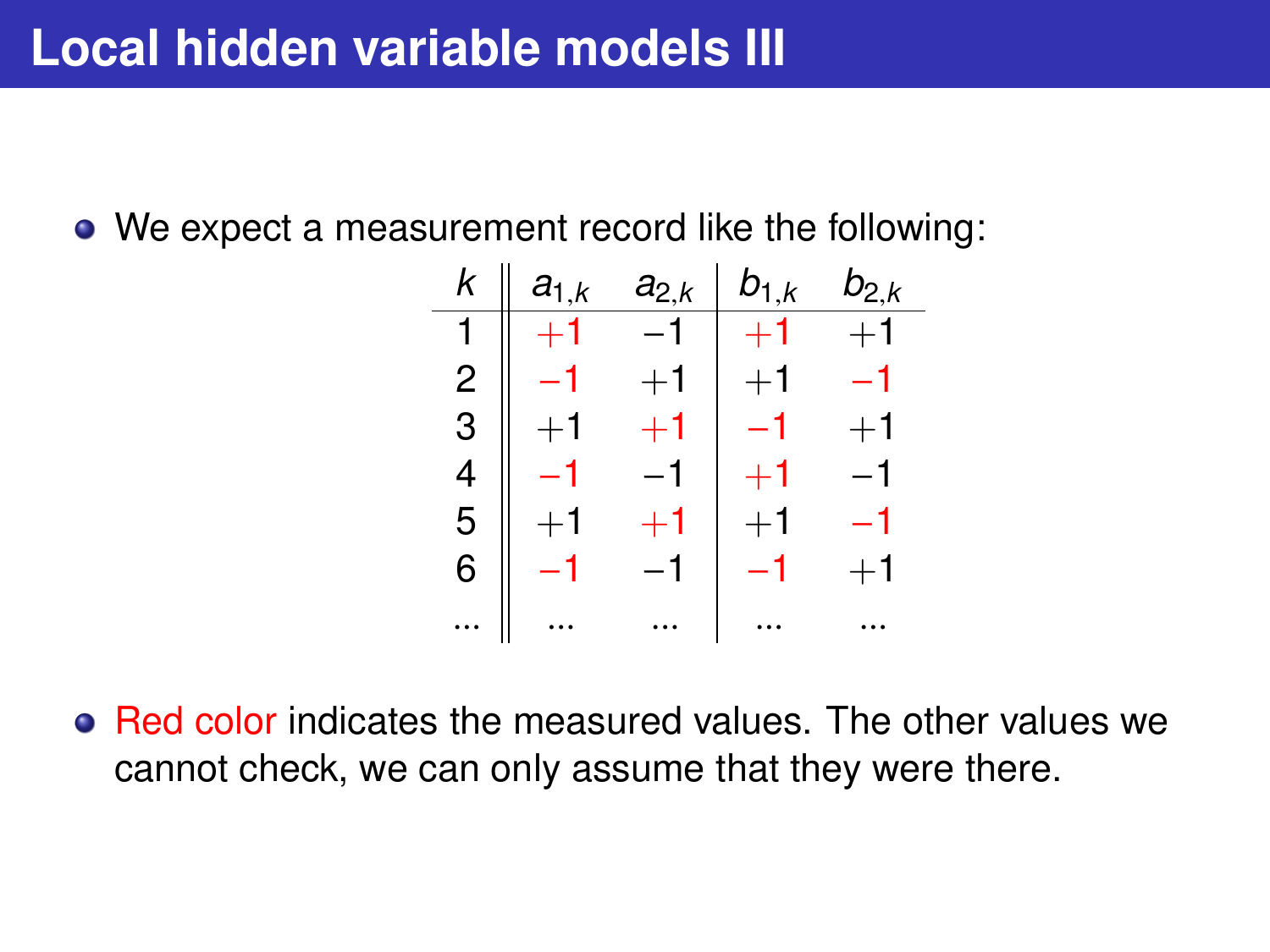• The correlations can be obtained as

$$
\langle A_m B_n \rangle = \frac{1}{M} \sum_{k=1}^M a_{m,k} b_{n,k}.
$$

Here, *<sup>k</sup>* is the *hidden variable.* If I knew *<sup>k</sup>*, I could tell the outcome. It is hidden, but it is there somewhere.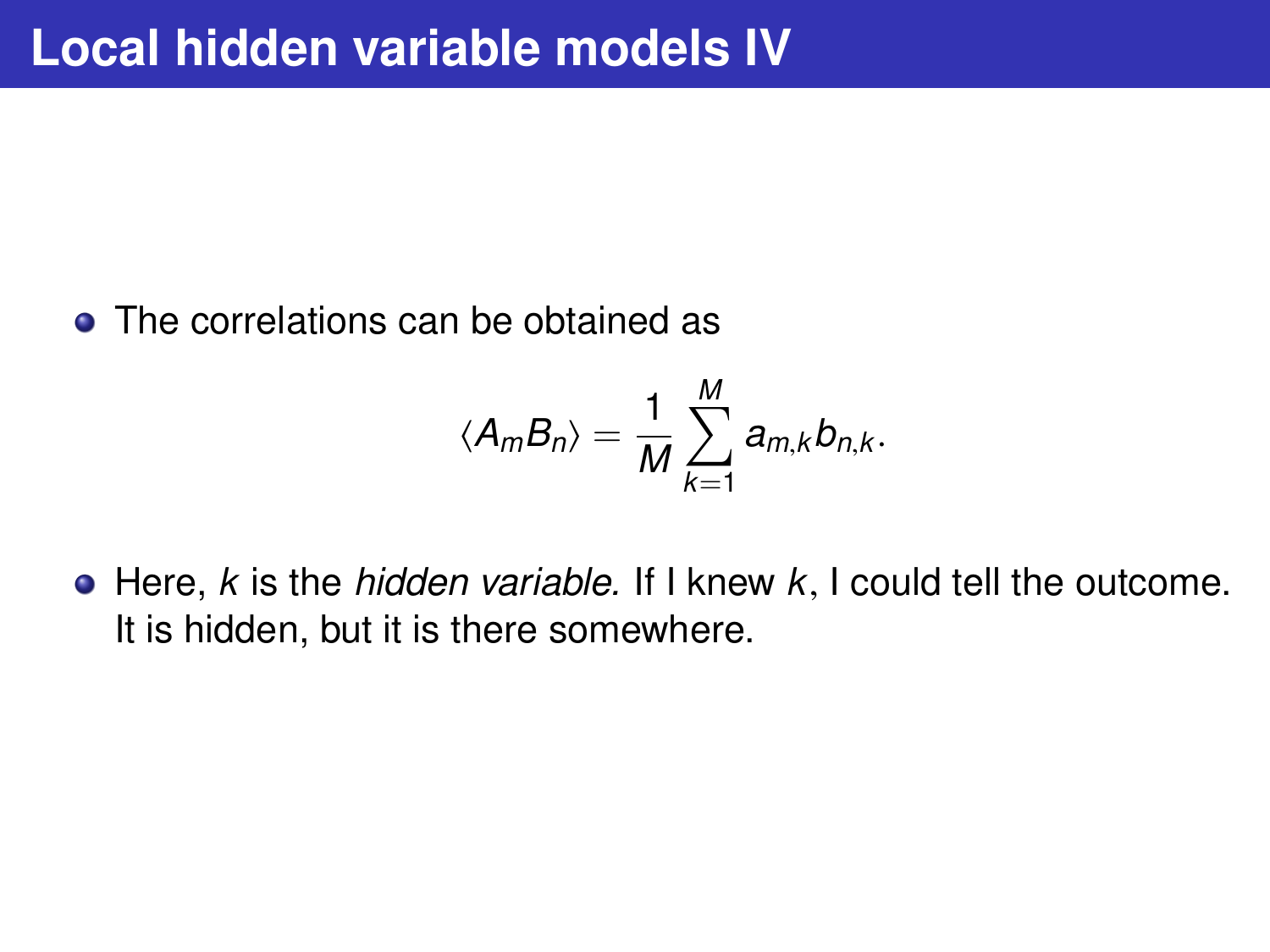• Usual formula, with  $\lambda$  as a hidden variable for probablities of outcomes for the discrete case

$$
p(a_i^{\alpha},b_j^{\beta})=\int d\lambda\ p(\lambda)\mathcal{A}_{\lambda}(a_i^{\alpha})\mathcal{B}_{\lambda}(b_j^{\beta}),
$$

Continuous case:

$$
f(a_m,b_n)=\int f_{m,\lambda}(a_m)g_{n,\lambda}(b_n)d\lambda
$$

Here *f*'s and *g's* are probability density functions.

• In words: all two-variable probability distributions can be given as a sum of product distributions.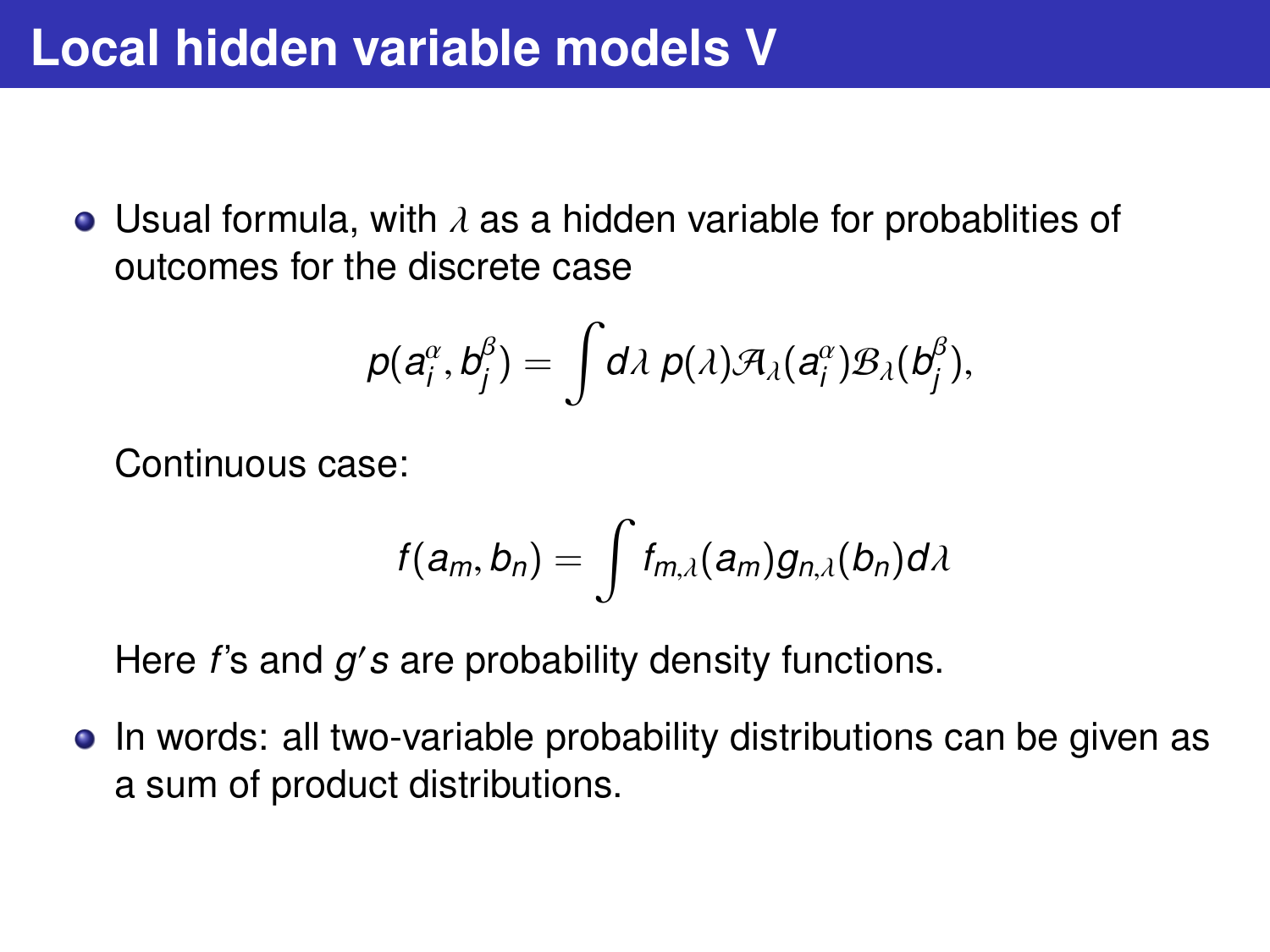#### <span id="page-13-0"></span>**1 [Bell inequalities](#page-1-0)**

- [Motivation](#page-1-0)
- [A. EPR paradox](#page-3-0)
- [B. Local hidden variable models](#page-7-0)  $\bullet$

#### [C. The CHSH Bell inequality](#page-13-0)

- [D. Mermin's inequality](#page-19-0)  $\bullet$
- [E. Loopholes](#page-23-0)
	- **[Detection efficiency loophole](#page-24-0)**
	- **•** [Locality loophole](#page-25-0)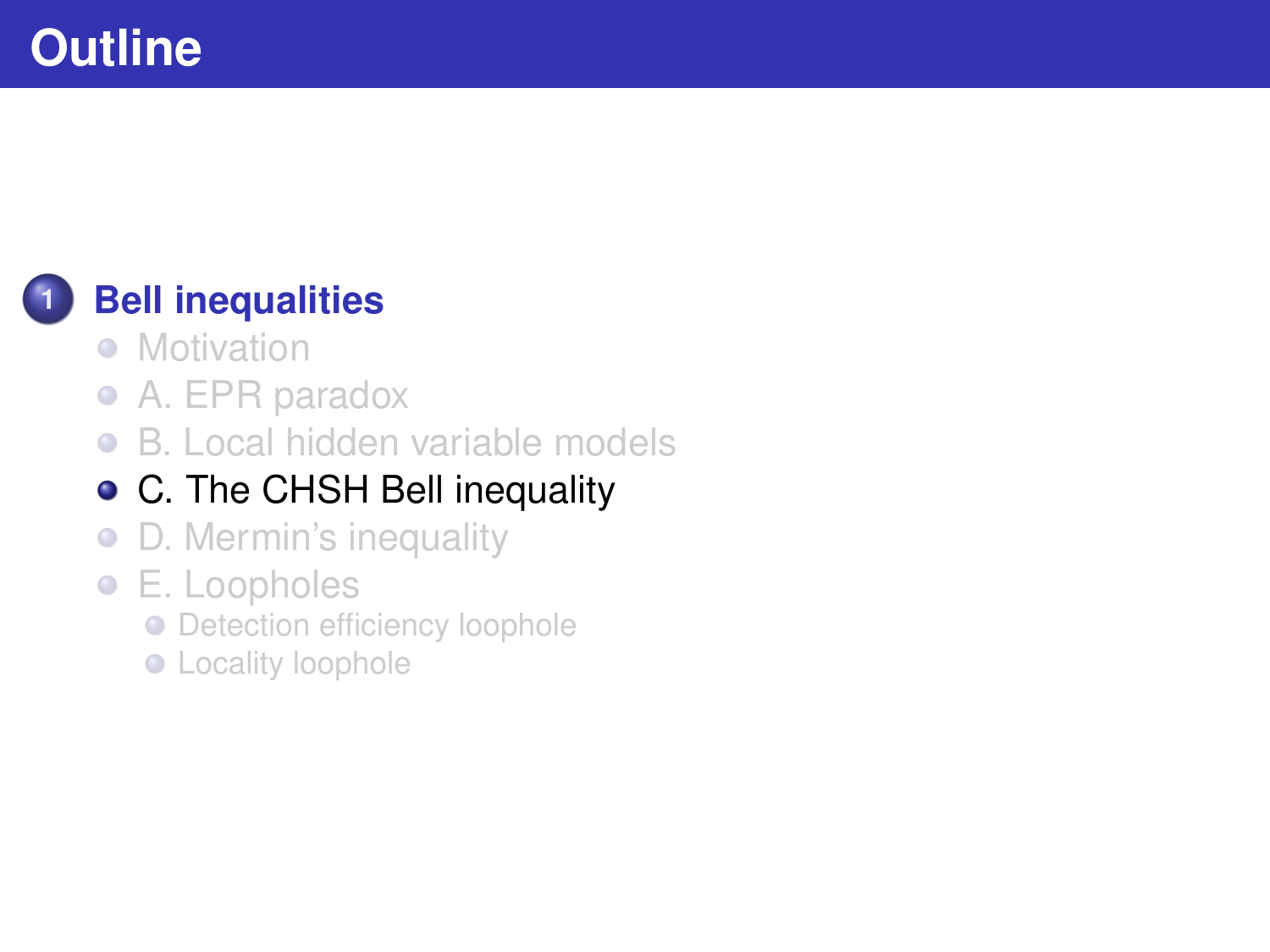# **The CHSH Bell inequality**

• Let us consider the following expression:

$$
A_1B_1+A_2B_1+A_1B_2-A_2B_2.
$$

Let us now substitute <sup>+</sup>1 or <sup>−</sup>1 to *<sup>A</sup><sup>k</sup>* and *<sup>B</sup><sup>k</sup>* . There are 16 combinations. We obtain

$$
A_1B_1+A_2B_1+A_1B_2-A_2B_2\leq 2
$$

• But, if we identify A with  $\sigma_x$  and B with  $\sigma_y$ , then there is a quantum state for which

$$
\langle \sigma_x \otimes \sigma_x + \sigma_y \otimes \sigma_x + \sigma_x \otimes \sigma_y - \sigma_y \otimes \sigma_y \rangle = 2 \sqrt{2}.
$$

This state is, apart from local transformations, the singlet  $|01\rangle - |10\rangle$ . How is this possible?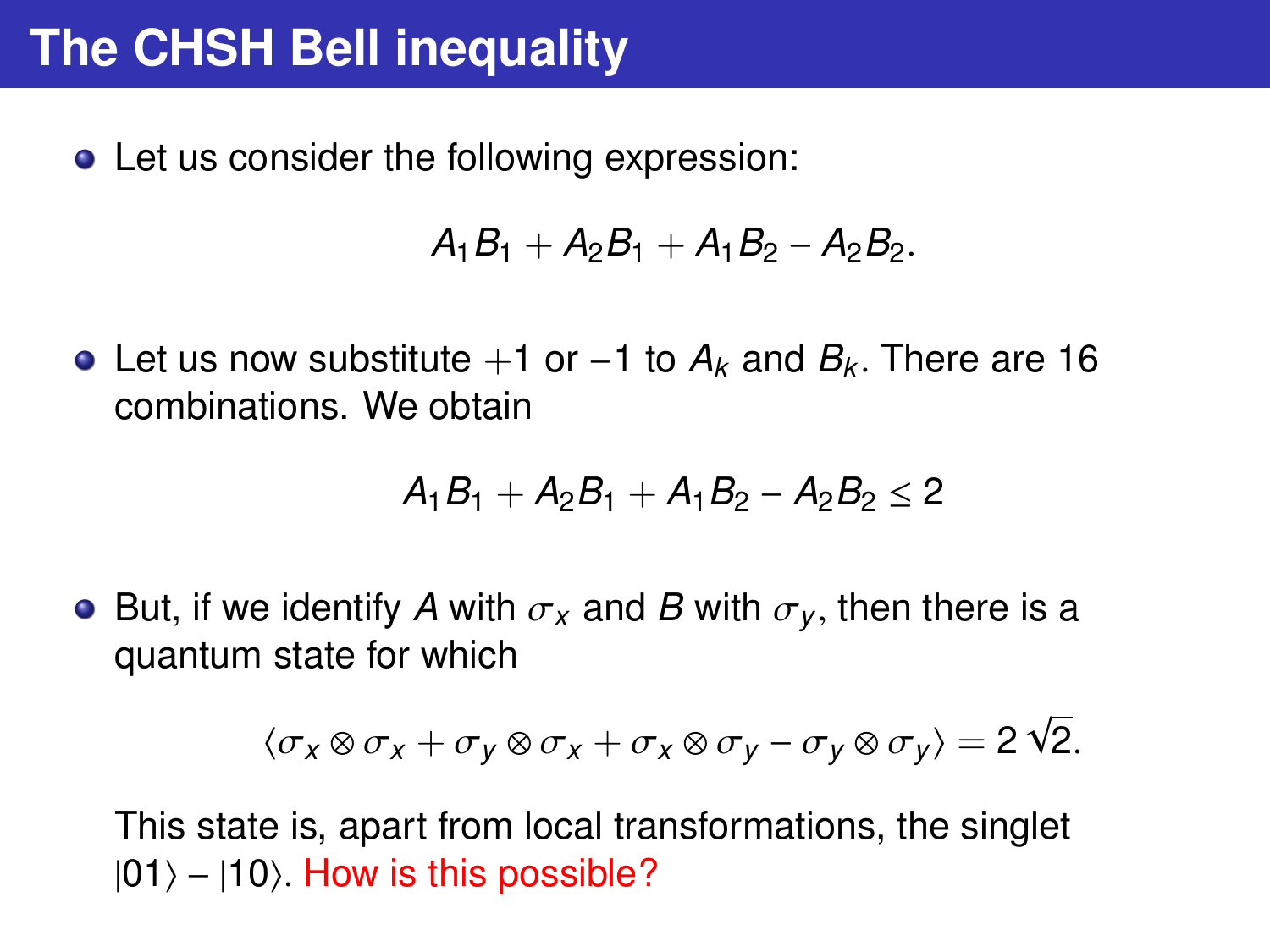# **The CHSH Bell inequality II**

• The real measurement record is the following:



• The correlations can be obtained as

$$
\langle A_m B_n \rangle = \frac{1}{|\mathcal{M}_{m,n}|} \sum_{k \in \mathcal{M}_{m,n}} a_{m,k} b_{n,k},
$$

where <sup>M</sup>*m*,*<sup>n</sup>* contains the indices corresponding to measuring *<sup>A</sup><sup>m</sup>* and *<sup>B</sup>n*. This is the reason that correlations do not fit an LHV model.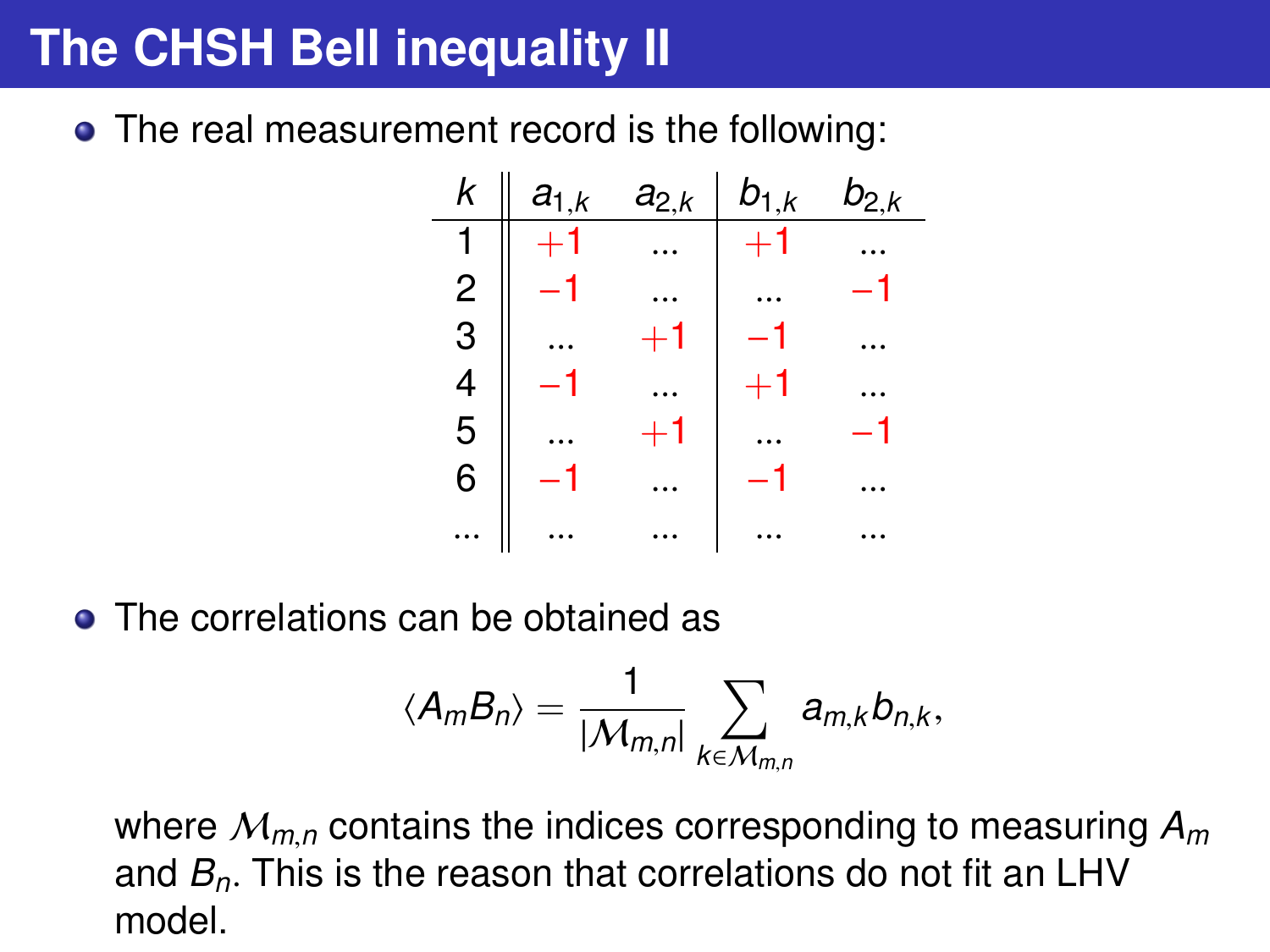- Bell inequalities are made for bipartite (or multipartite systems).
- At each party, we measure one of two (or more) operators, such as  $\sigma_x$  and  $\sigma_y$ .
- Bell inequalities are inequalities with correlation terms that are constructed to exclude LHV models.
- They have the form

$$
\langle B\rangle\leq C,
$$

where *B* is the Bell operator and *C* is a constant.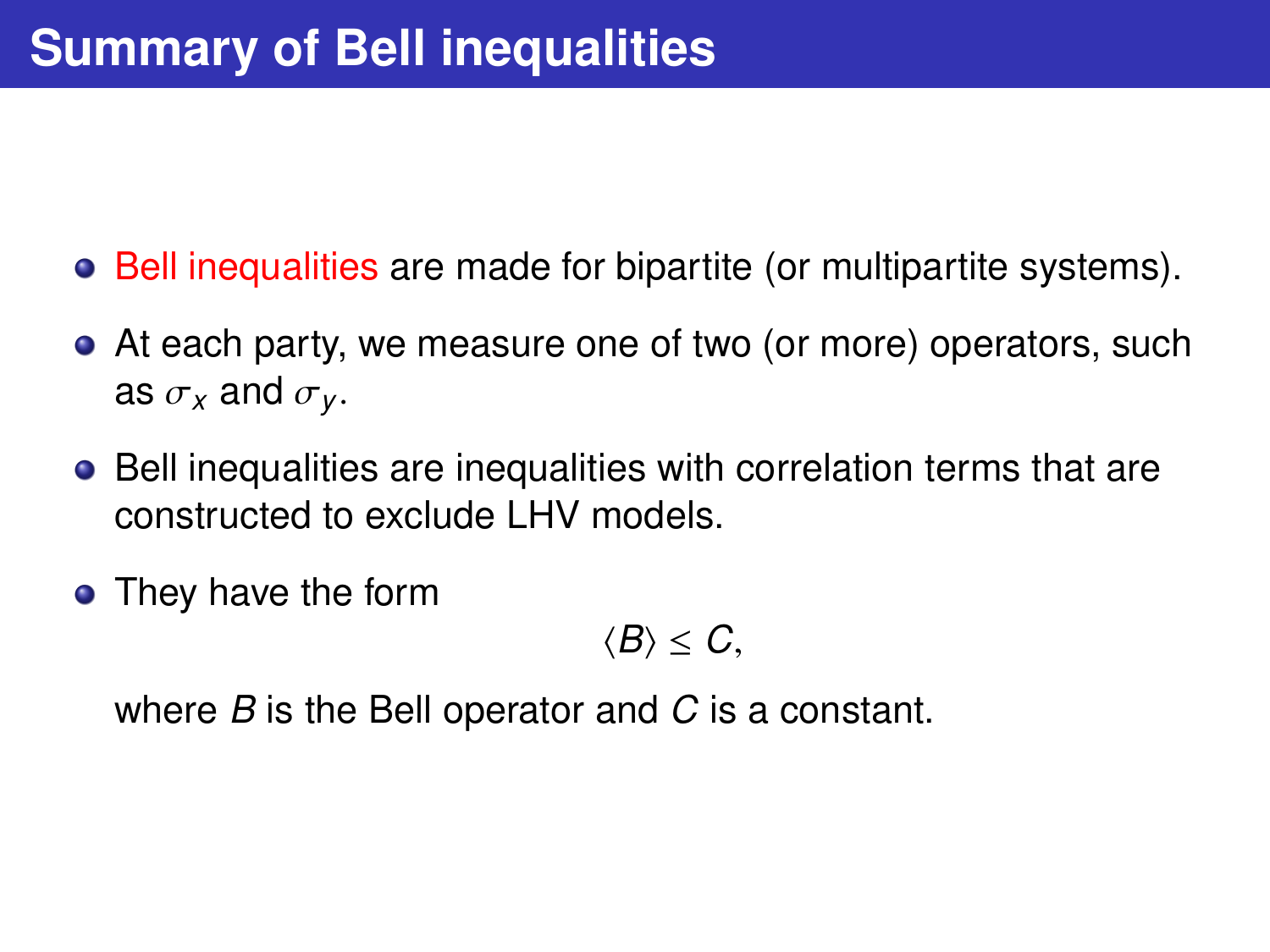- *C* is the classical maximum. *C* is obtained from maximizing the operator *B* for all cases when we replace the operators with the measurement results. E.g., we replace  $\sigma_x$  with +1 or −1. In this way we obtain the maximum assuming
	- Reality: All outcomes of all measurement results exist before the measurements.
	- Locality: Alice does now know what Bob measures.
- **If for a quantum state**  $|\Phi\rangle$  **we have**  $\langle B\rangle_{\Phi} > C$  **then we say that the** Bell inequality is violated by the quantum state.
- We can also say that the measurement results cannot be described by an LHV model.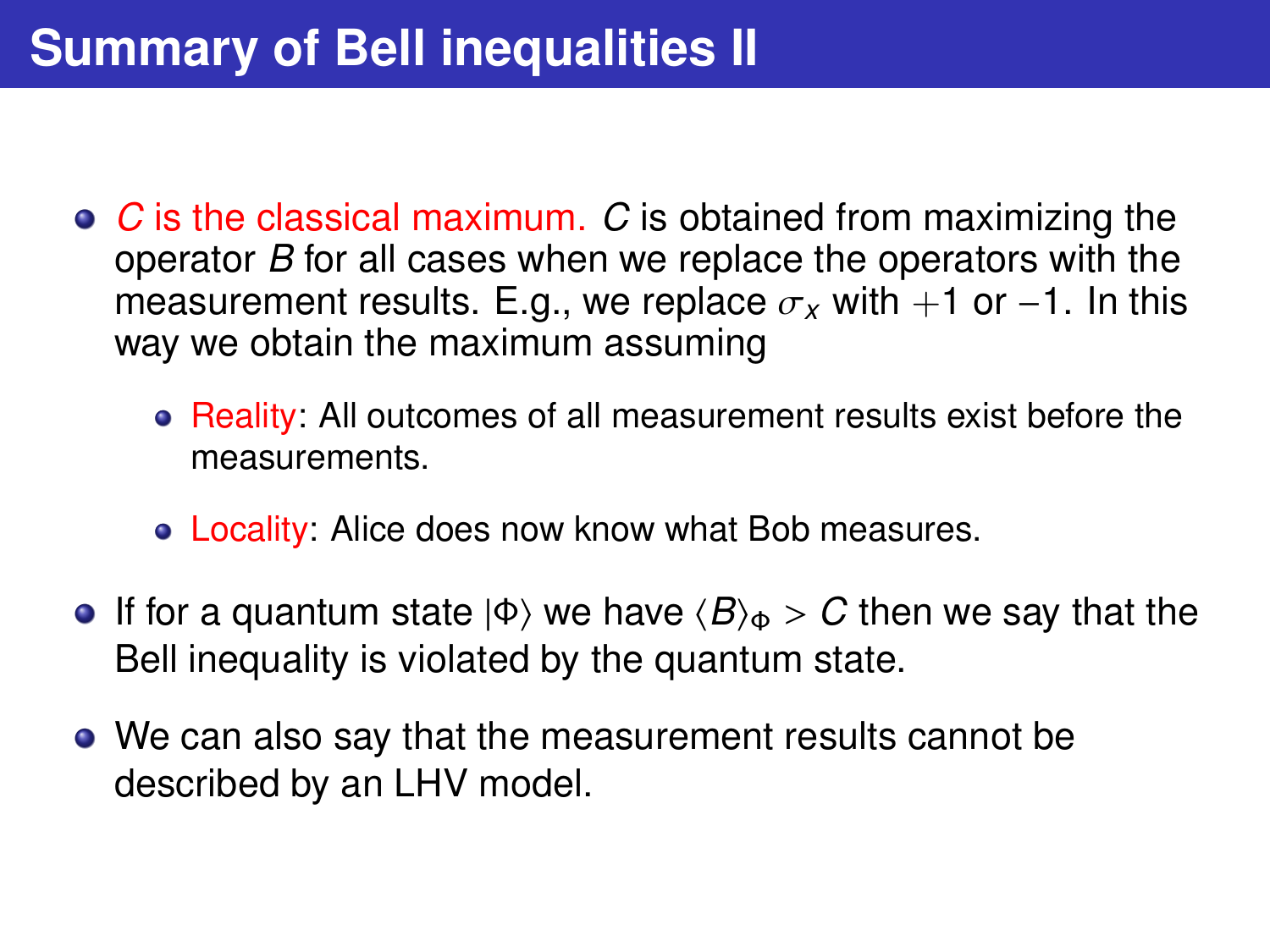## **Summary of Bell inequalities III**

The points corresponding to correlations fulfilling Bell inequalities are within a polytope. Extreme points have correlations  $\pm 1$ .

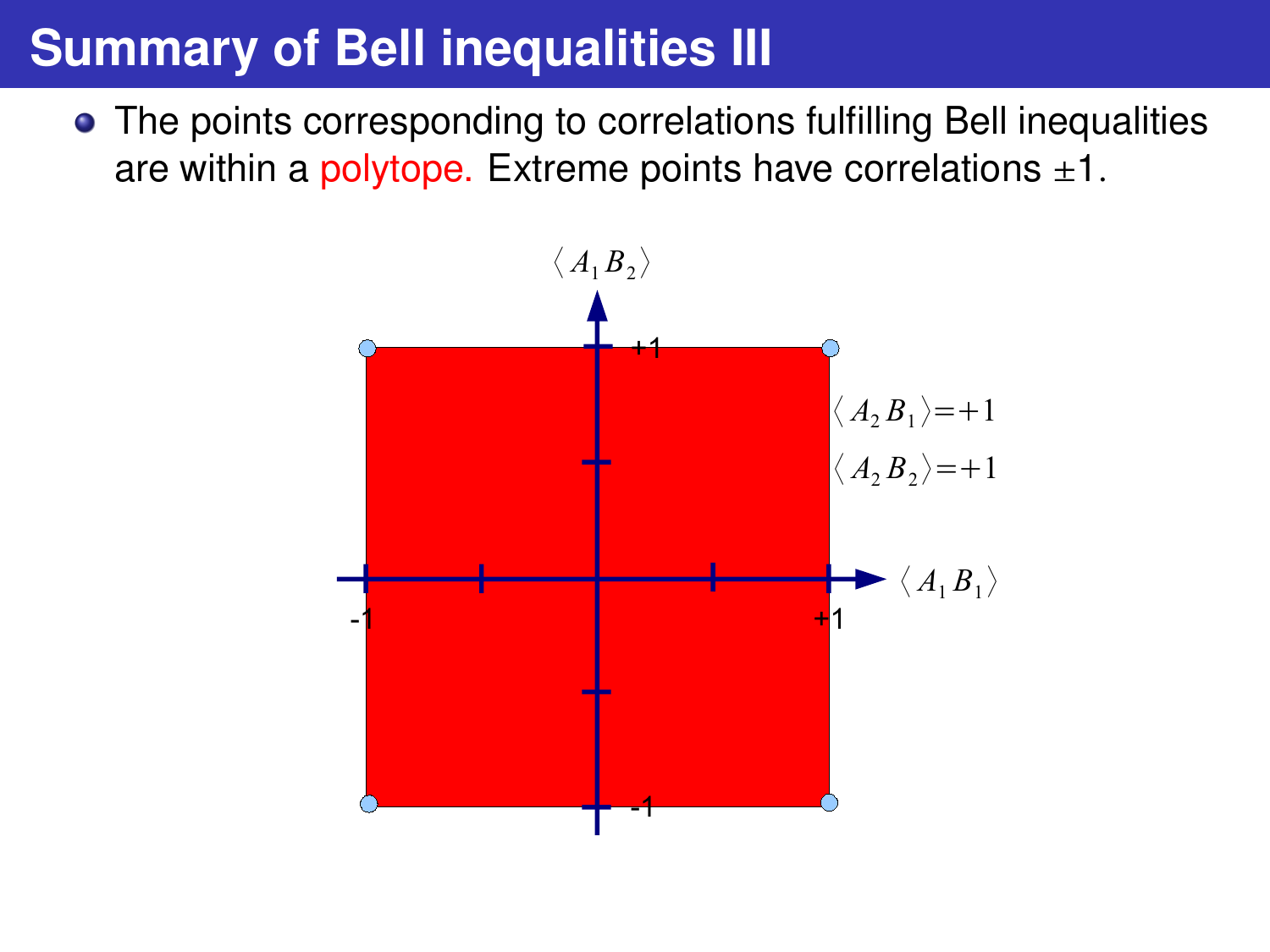#### <span id="page-19-0"></span>**1 [Bell inequalities](#page-1-0)**

- [Motivation](#page-1-0)
- [A. EPR paradox](#page-3-0)
- [B. Local hidden variable models](#page-7-0)  $\bullet$
- [C. The CHSH Bell inequality](#page-13-0)  $\bullet$
- [D. Mermin's inequality](#page-19-0)
- [E. Loopholes](#page-23-0)
	- **[Detection efficiency loophole](#page-24-0)**
	- **•** [Locality loophole](#page-25-0)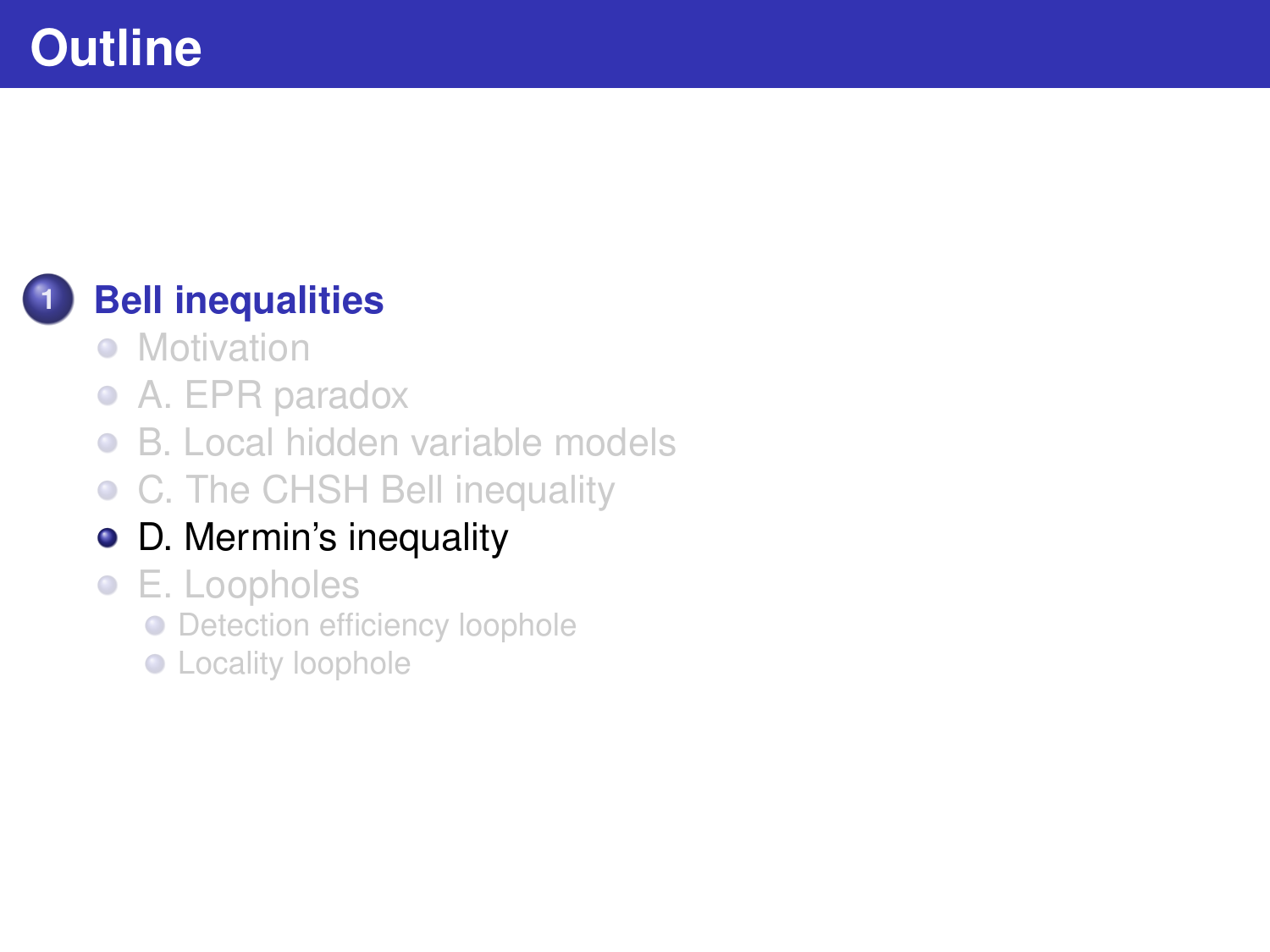For *N* qubits, the Mermin inequality is given by

$$
\langle X_1 X_2 X_3 X_4 X_5 \cdots X_N \rangle - \sum_{\pi} \langle Y_1 Y_2 X_3 X_4 X_5 \cdots X_N \rangle
$$

$$
+ \sum_{\pi} \langle Y_1 Y_2 Y_3 Y_4 X_5 \cdots X_N \rangle - ... + ... \le L_{Mermin},
$$

where  $\sum_{\pi}$  represents the sum of all possible permutations of the particles that give distinct terms.  $X_k$ ,  $Y_k \in \{-1, +1\}$ .  $L_{\text{Mermin}}$  is the maximum for local states. It is defined as maximum for local states. It is defined as

$$
L_{\text{Mermin}} = \left\{ \begin{array}{ll} 2^{N/2} & \text{for even } N, \\ 2^{(N-1)/2} & \text{for odd } N. \end{array} \right.
$$

The quantum maximum is 2*N*−<sup>1</sup> (all terms are +1).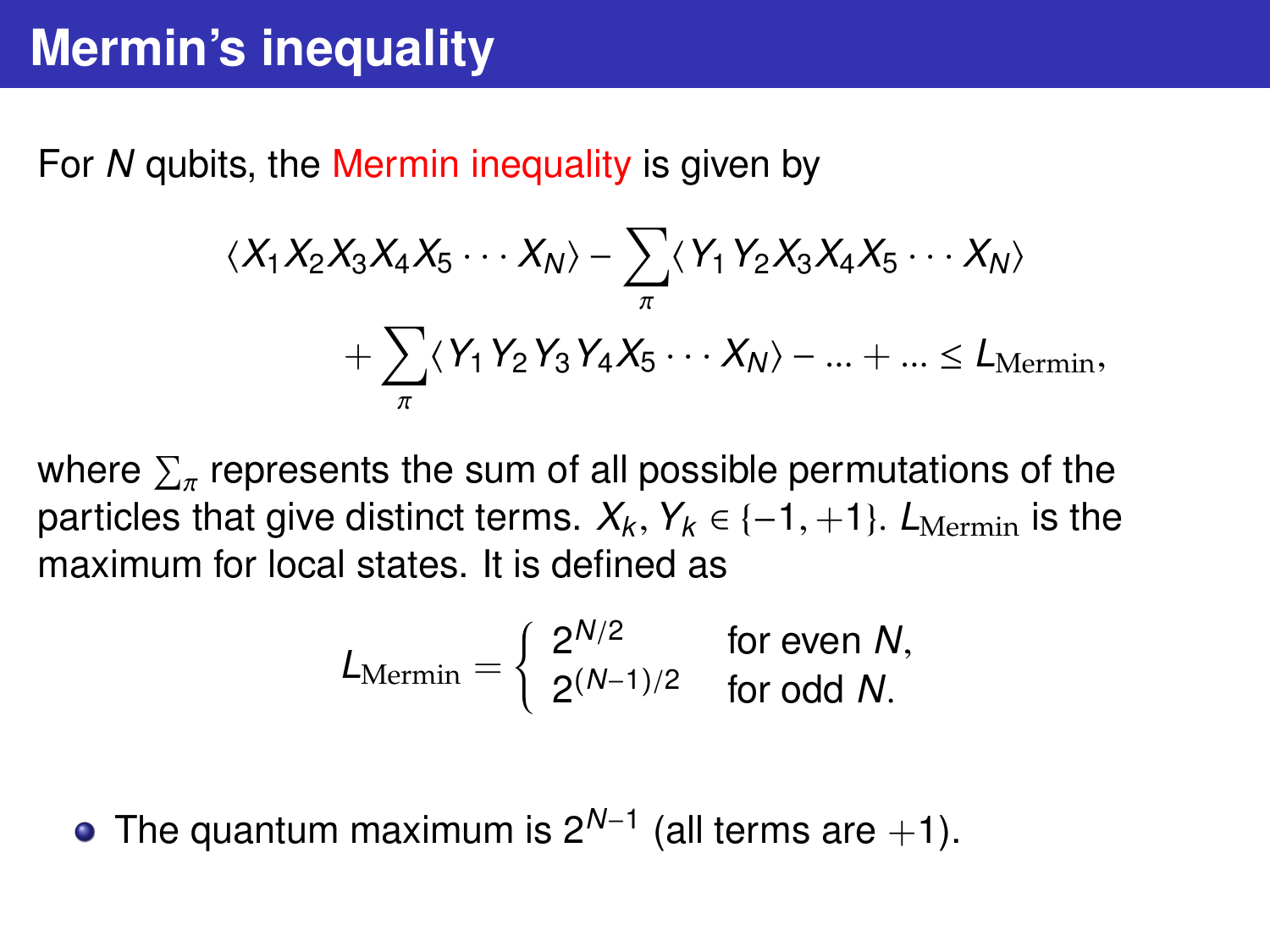- The state maximally violating the Mermin inequality is the GHZ state.
- **o** The GHZ state is defined as

$$
|GHZ\rangle=\frac{1}{\sqrt{2}}\left(|00...00\rangle+|11..11\rangle\right).
$$

• For the GHZ state we can identify  $X_k$  and  $Y_k$  with the Pauli spin matrices  $\sigma_X$  and  $\sigma_Y$ .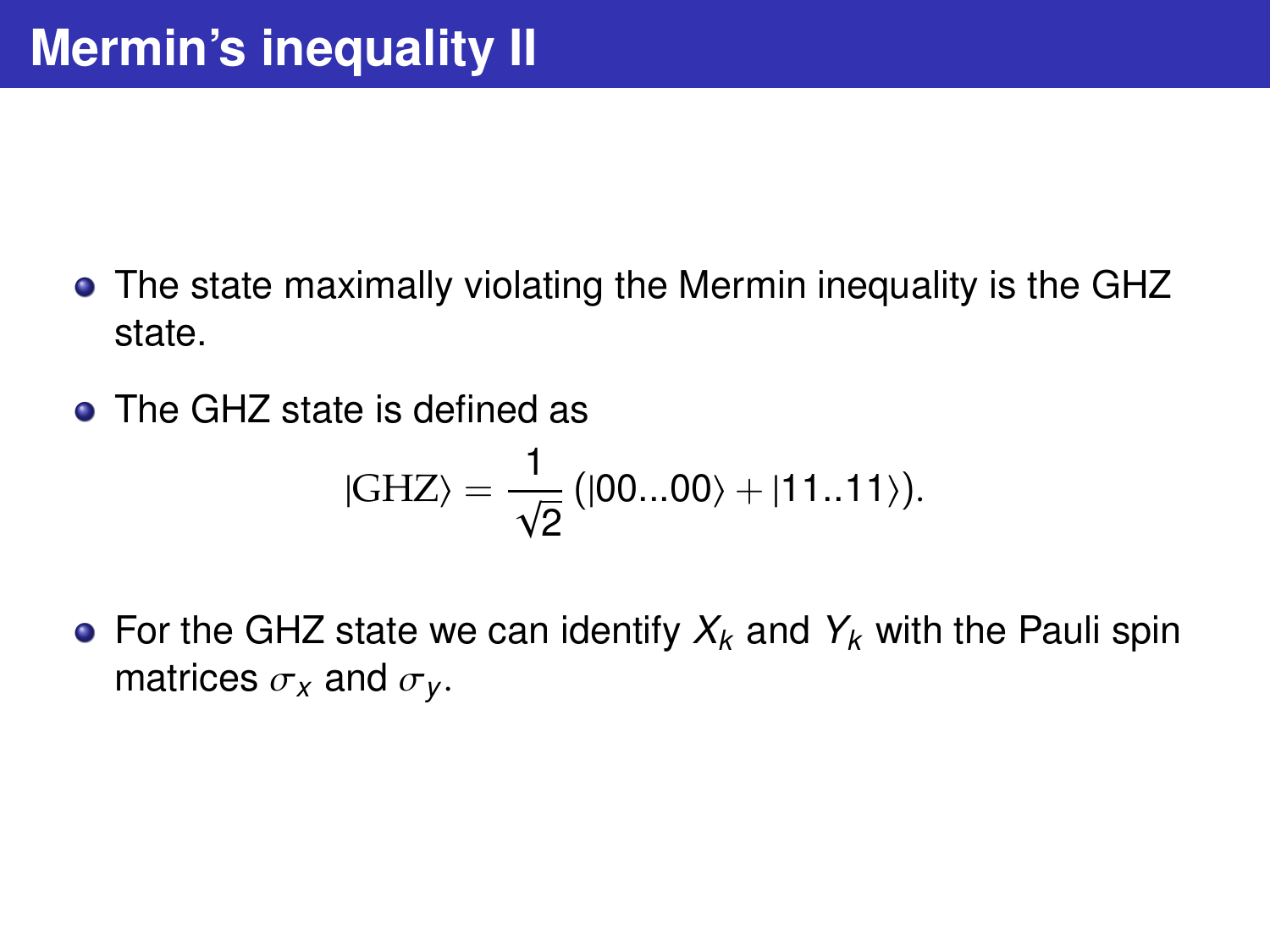# **Mermin's inequality III**

**•** Example for  $N = 3$  qubits. The Mermin inequality is given as

$$
\langle X_1 X_2 X_3 \rangle - \langle Y_1 Y_2 X_3 \rangle - \langle Y_1 X_2 Y_3 \rangle - \langle X_1 Y_2 Y_3 \rangle \leq 2.
$$

Then, for the GHZ state we get 4 on the left-hand side, since for the GHZ states

$$
\langle X_1 X_2 X_3 \rangle - \langle Y_1 Y_2 X_3 \rangle - \langle Y_1 X_2 Y_3 \rangle - \langle X_1 Y_2 Y_3 \rangle = 4,
$$

since

$$
\langle \sigma_X \otimes \sigma_X \otimes \sigma_X \rangle = +1,
$$
  
\n
$$
\langle \sigma_Y \otimes \sigma_Y \otimes \sigma_X \rangle = -1,
$$
  
\n
$$
\langle \sigma_Y \otimes \sigma_X \otimes \sigma_Y \rangle = -1,
$$
  
\n
$$
\langle \sigma_X \otimes \sigma_Y \otimes \sigma_Y \rangle = -1.
$$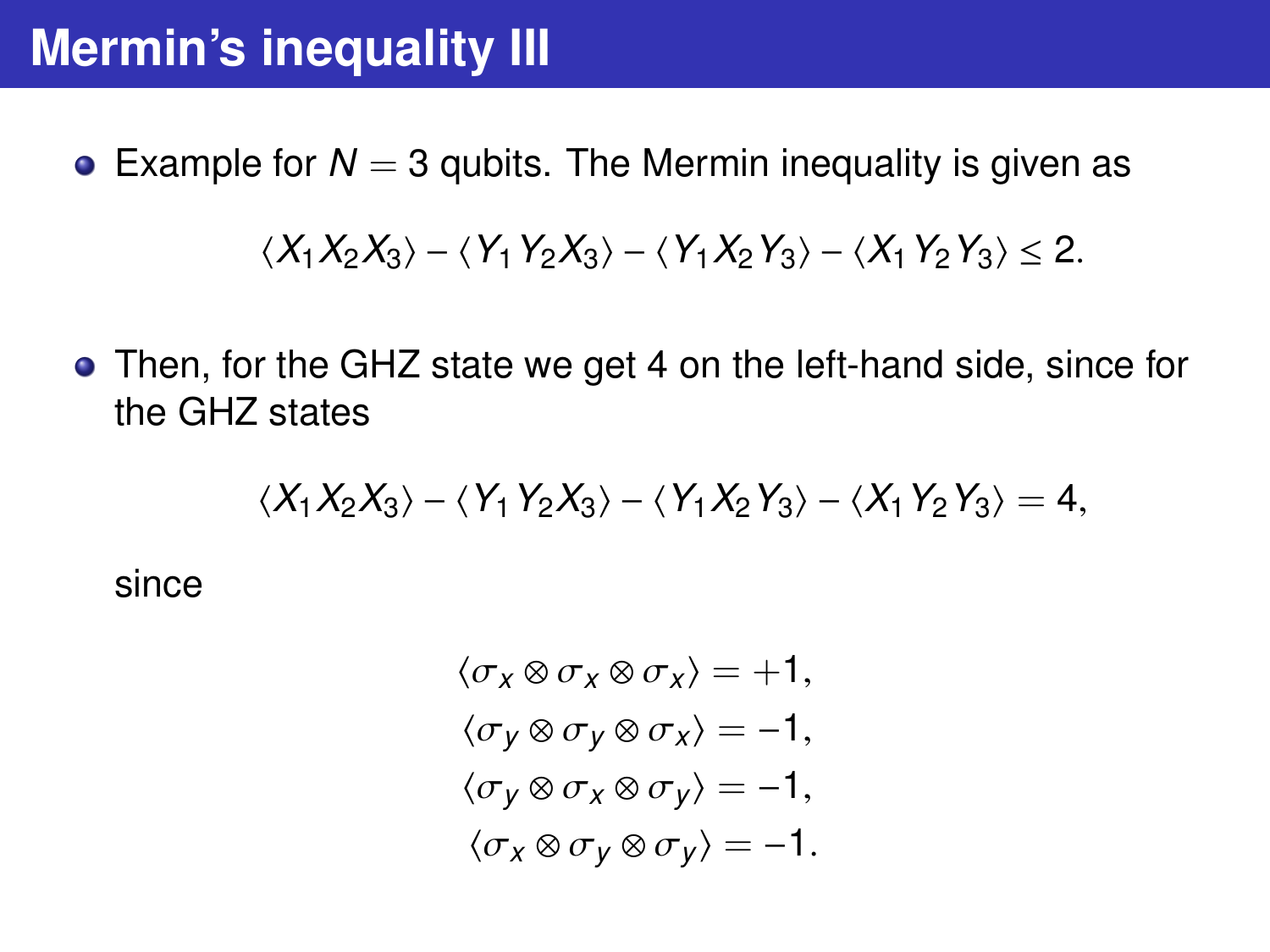#### <span id="page-23-0"></span>**1 [Bell inequalities](#page-1-0)**

- [Motivation](#page-1-0)
- [A. EPR paradox](#page-3-0)  $\bullet$
- [B. Local hidden variable models](#page-7-0)  $\bullet$
- [C. The CHSH Bell inequality](#page-13-0)  $\bullet$
- [D. Mermin's inequality](#page-19-0)  $\bullet$

#### [E. Loopholes](#page-23-0)

- **[Detection efficiency loophole](#page-24-0)**
- **•** [Locality loophole](#page-25-0)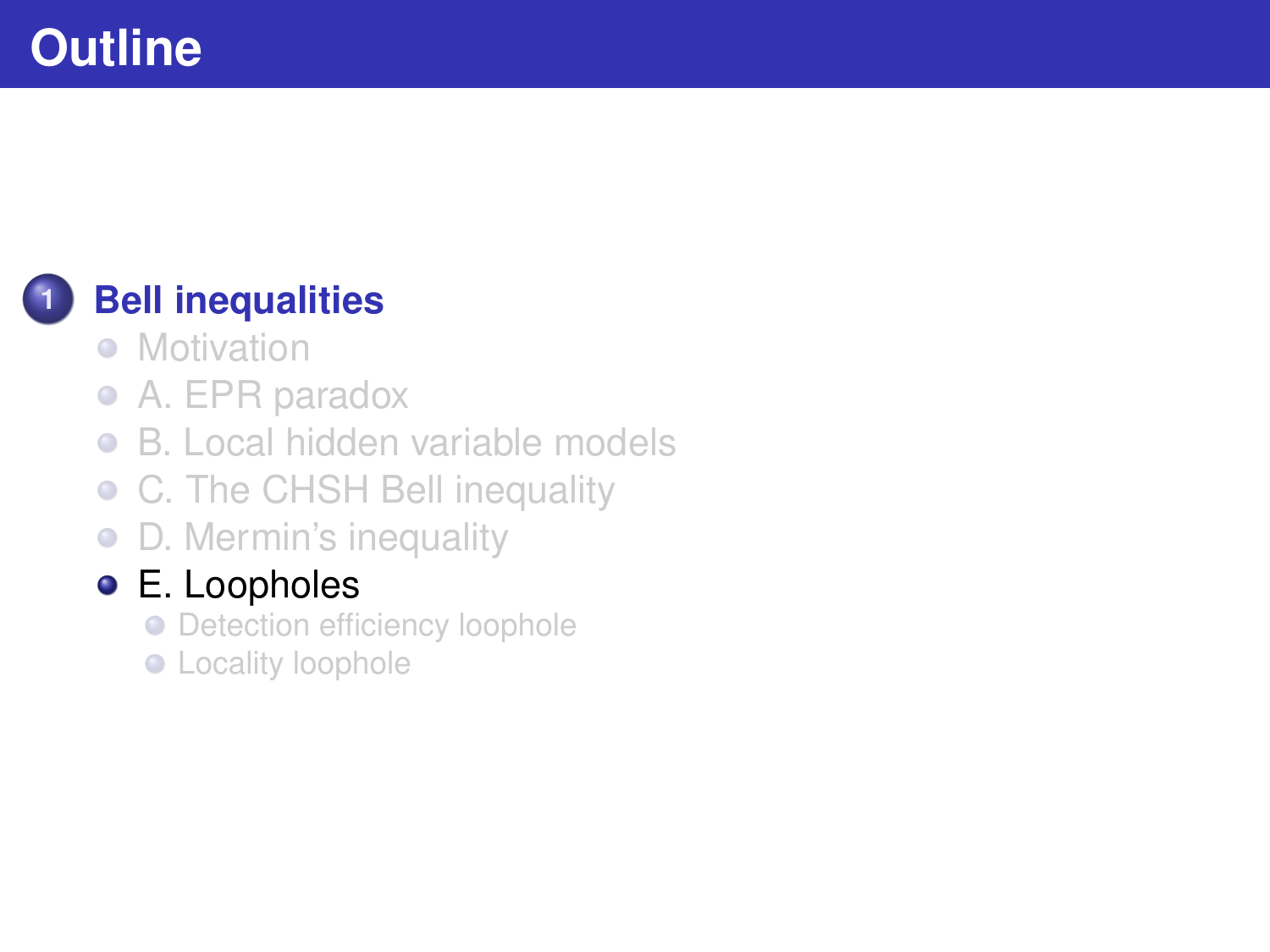- <span id="page-24-0"></span>• Only very small part of the photons are detected by a detector. (The detector efficiency is typically much below 100%.)
- Maybe, only the statistics of the detected events violate the Bell inequalities.
- If we knew the statistics of all events, we would not get a Bell inequality violation.
- Typically problem with photons.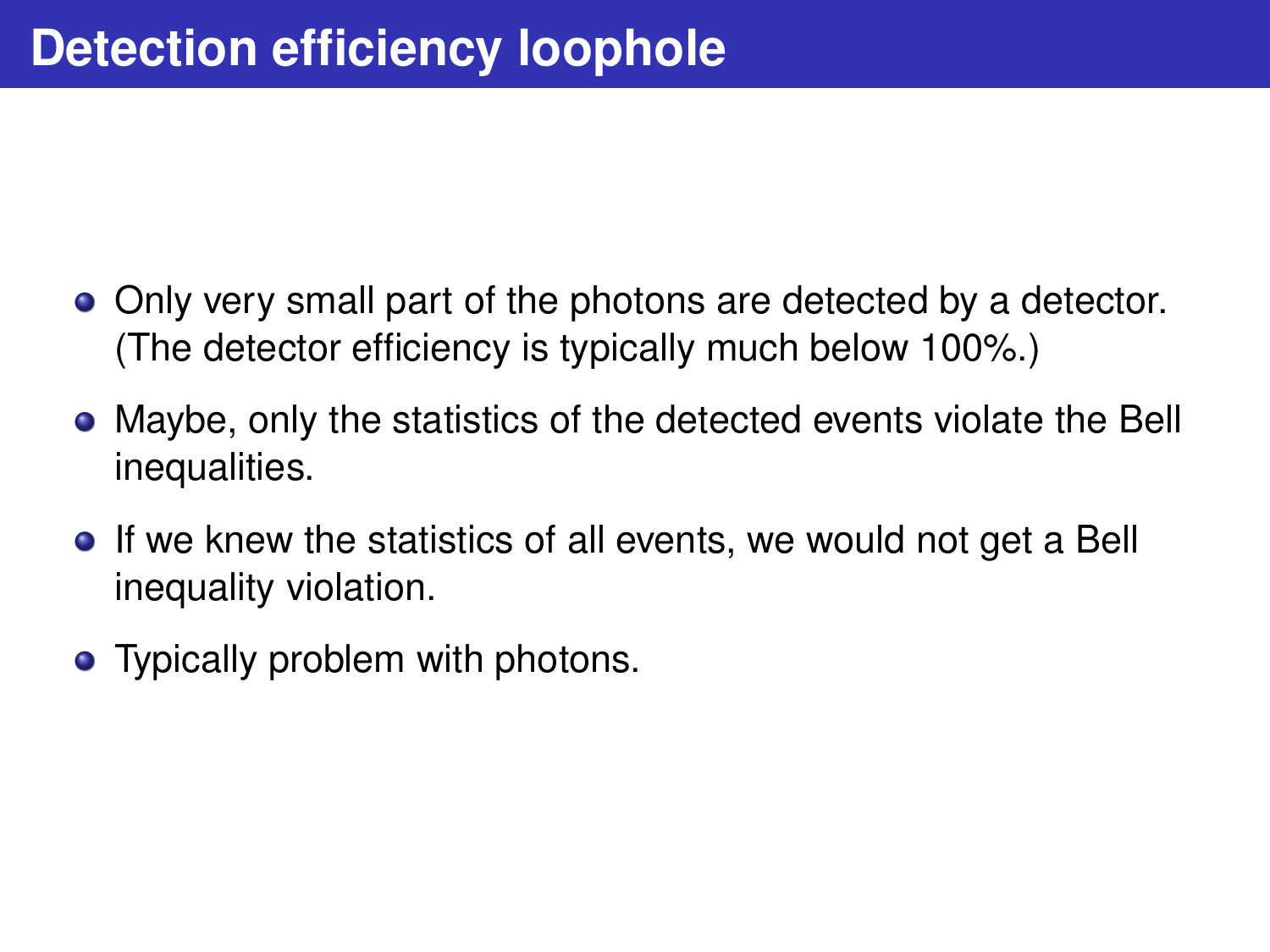- <span id="page-25-0"></span>For each Bell inequality, at each party one of at least two operators is measured.
- If one party might know what is measured at the other party, some unknown mechanism could still mimic the violation of the Bell inequalities by communicating between the parties.
- Typically problem with trapped cold ions.